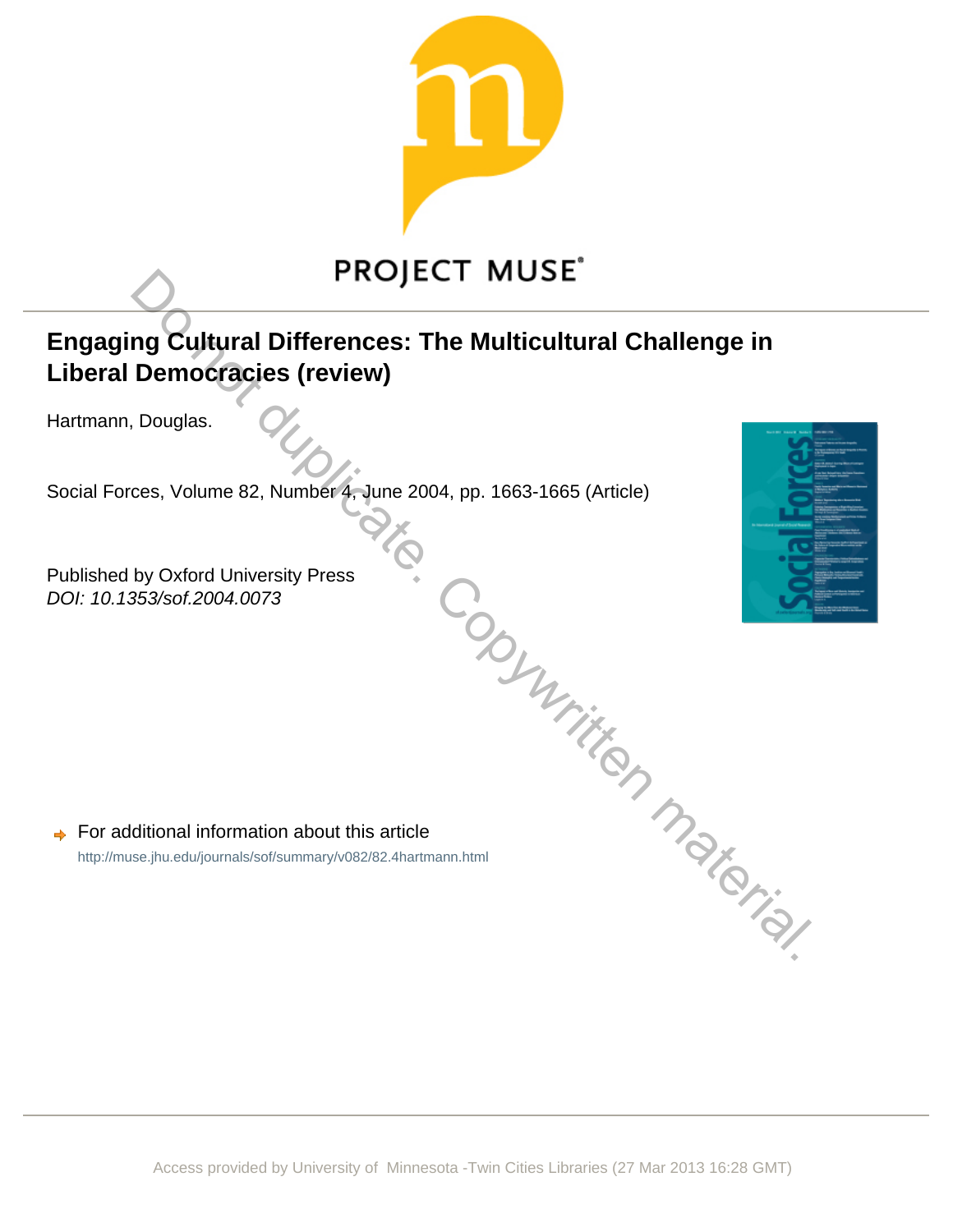

However, one similarity across class categories is that black children all encounter racism. Mention is made of how black children and parents in each class category face discrimination. These confrontations with race make childhood and how children see their futures different for black and white children, regardless of class. Further, the interesting dynamic may be less in comparing the relative impact of two closely intertwined social forces and more about how the two intersect. For example, do middle-class black parents make a more "concerted" effort to teach their children strategies for dealing with racism than working-class or poor black parents? Also, does either child rearing approach seem more or less beneficial as it interacts with the child's race? Attention to these issues would contribute to knowledge about how class and race interactively shape childhood experience and family life.

All in all, this is a thought-provoking book sure to become a classic for scholars working to understand how inequality is reproduced. In addition, its readability and clear expression of basic sociological ideas about social class, inequality, and family life make it ideal for use in undergraduate classes covering any of these topics.

## **Engaging Cultural Differences: The Multicultural Challenge in Liberal Democracies.**

*Edited by Richard Shweder, Martha Minow, and Hazel Rose Markus.* Russell Sage Foundation, 2002. 485 pp. Cloth, \$49.95.

### *Reviewer:* DOUGLAS HARTMANN, *University of Minnesota*

Because of its reliance on consent and moral regulation as well as its ideals of tolerance and inclusion, liberal democracy has always had problems with cultural difference. But in recent years — with the social changes brought by global trade and mass communications, massive transnational migration, the liberalization of citizenship laws, and the appearance of democratic institutions and ideals in many new places — these problems appear more acute and multifaceted than ever. So, how now to deal with them? ragism than working-class or poor black parents? Also, does either chud reapproach seem more or less beneficial as it interacts with the child's Attention to these issues would contribute to knowledge about how class and

Scholars, it seems to me, have at least two distinct contributions to make in answering this question: One involves producing knowledge about the form and content of various cultural differences; the other with clarifying the practical and moral choices (and their consequences) these differences give rise to. Needing both, we are fortunate that three noted scholars from the fields of anthropology, law, and the behavioral sciences have collaborated to bring us this wonderful new collection of essays on the challenge that multiculturalism poses in contemporary liberal democracies.

*Engaging Cultural Differences* is composed of 21 individual contributions primarily case studies of some type — grouped into four parts. Part 1 focuses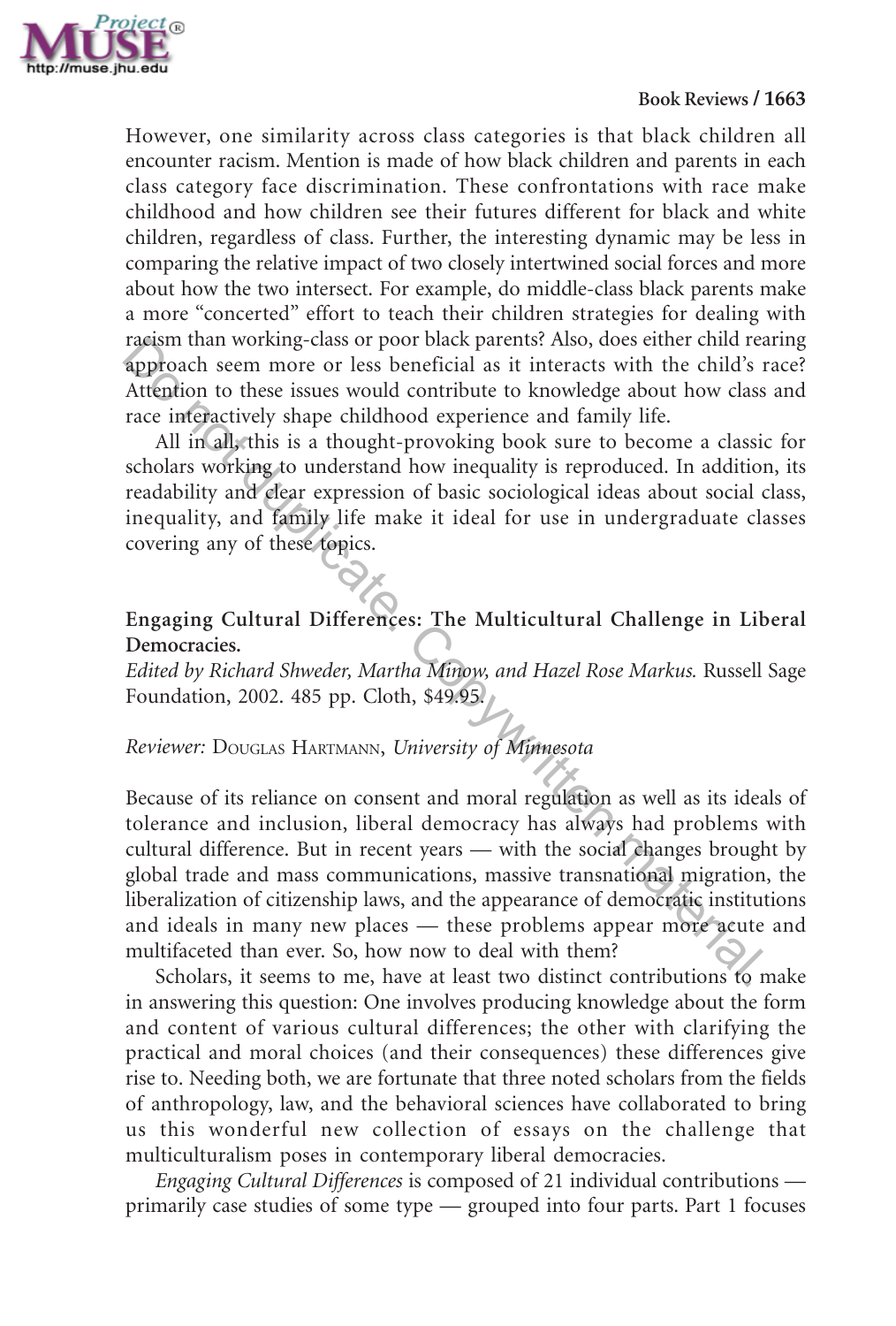### **1664 /** *Social Forces* **82:4, June 2004**

on the legal status of groups that exercise beliefs and customs that threaten established national practice; part 2 on cultural accommodation and its limitations; part 3 on debates about human rights; and part 4 on how difference is understood and practiced in different (albeit mostly U.S.) social contexts. There is also a brief, 15-page introduction from the editors.

Neither the organization of the volume nor the theoretical framing is particularly memorable. Indeed, I was surprised to see the volume characterized as "concerned with the aims of tolerance" since this formulation is far less provocative than the active language of engagement employed in the title. (It is also in stark contrast to the way these essays were packaged when a handful of them previously appeared in a special issue of the journal *Daedalus*.) Additionally, I was disappointed there wasn't more on how cultural diversity is conflated with and complicated by the realities of social inequality. The intersections between difference and inequality receive considerable attention in many related fields, including the ethnic and racial studies with which I am most familiar. Indeed, the more critical strains of this work (e.g., whiteness studies, critical race theory) suggest that liberal democratic ideals are not so much opposed to prejudice, discrimination, and exclusion as in fact required by them. (A concluding chapter written by Rose Markus along with Claude and Dorothy Steele called "Colorblindness As a Barrier to Inclusion" seems intended to address such notions; however, it concentrates almost exclusively on educational practice and is a bit too-little, too-late.) orgature than the active ianguage or engagement remptoped in the tute. Ut So in stark contrast to the way these essays were packaged when a handfulent here went have the second is such as the plurial Daedalus. Itionally, I

But what I think may be missing from the volume should by no means detract from the mountain of rich, stimulating material that is collected here. There are contributions on topics ranging from women and religion to interethnic relations, the culture of property, and debates about circumcision and asylum. And who would have guessed that hearings about an eighteenyear old Norwegian girl "kidnapped" by her parents and brought back to Morocco would have created a national and international spectacle? (See "Nadia's Case" by Unni Wikan.) This sheer range aptly demonstrates the complexity of the multicultural challenge, and the various chapters impressively chart how this challenge can be engaged. A discussion of each individual piece is obviously not possible here, but I know that I will be using David Chambers's chapter on marriage customs in post-apartheid South Africa, the piece from Karen Engle on the tortured role the American Anthropological Association has played in the evolution of the Universal Declaration of Human Rights, and Victoria Plaut's study of cultural models of diversity in the U.S. in my own teaching and research. Shweder's piece on female genital mutilation is a model of empirically grounded, morally engaged cross-cultural exposition. You will not agree with all the arguments and conclusions of the contributors (indeed, they sometimes contradict each other), but they all bring concrete empirical research to bear on their questions and make clear the moral decisions and stakes implicated therein.